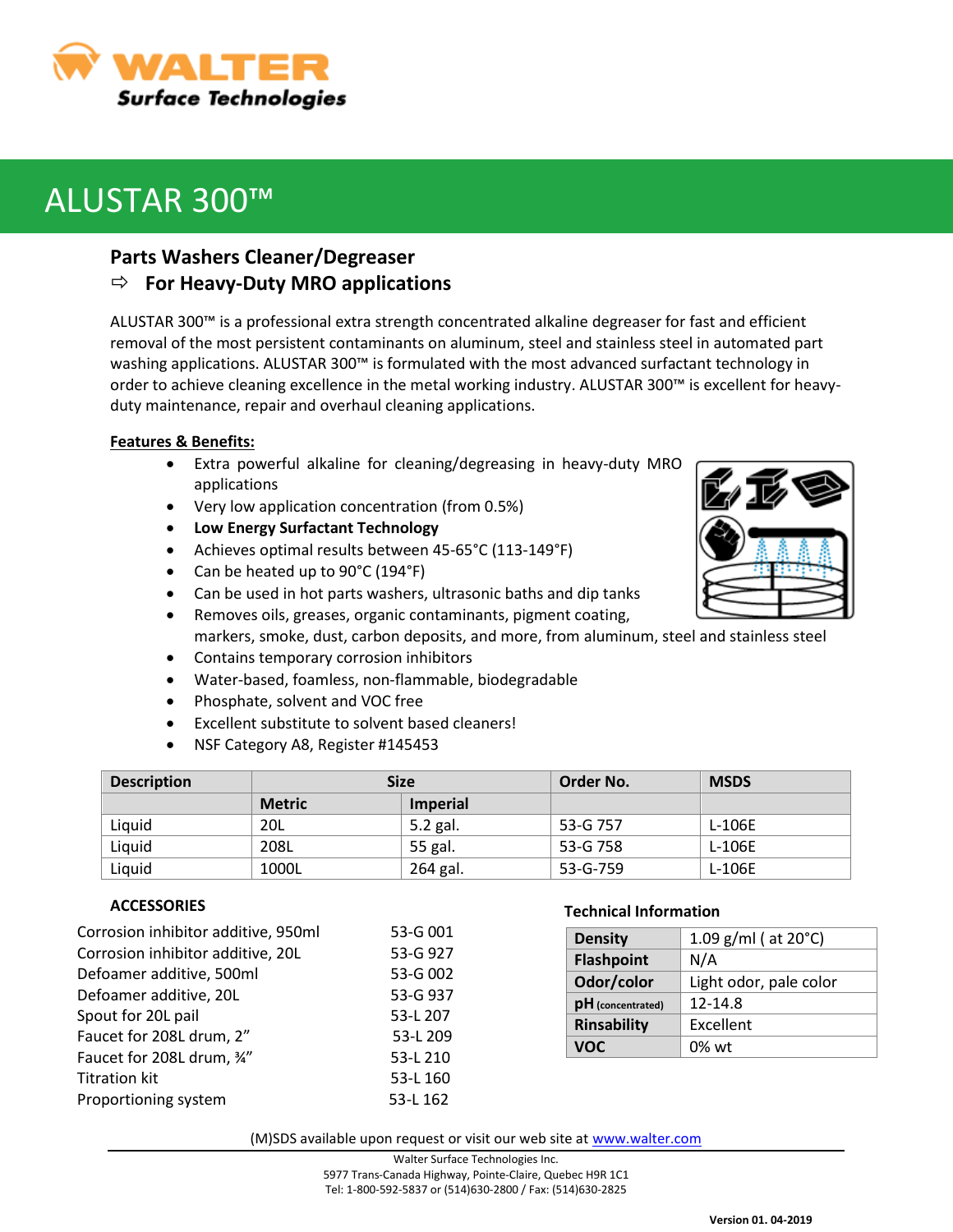

## ALUSTAR 300™

## **Parts Washers Cleaner/Degreaser For Heavy-Duty MRO applications**

#### **Application dilution chart:**

| Equipment              | <b>Dilution</b> | <b>Dilution</b> | <b>Application</b>                    | <b>Material</b>                           |
|------------------------|-----------------|-----------------|---------------------------------------|-------------------------------------------|
|                        | ratio           | %               |                                       |                                           |
| <b>Automated Parts</b> | $1:200 -$       | $0.5% -$        | Cleaning and degreasing of parts with | Aluminum, Steel, Stainless Steel, Plastic |
| <b>Washers</b>         | 1:5             | 20%             | light to heavy organic contaminants   |                                           |
| Ultrasonic Baths       | $1:200 -$       | $0.5% -$        | Removal of light to heavy organic     | Aluminum, Steel, Stainless Steel, Plastic |
|                        | 1:5             | 20%             | contaminants                          |                                           |
| Dip Tanks              | $1:10 -$        | $10% -$         | Soaking of light and heavy organic    | Aluminum, Steel, Stainless Steel, Plastic |
|                        | Pure            | Pure            | contaminants                          |                                           |

| <b>Dilution</b><br>ratio | <b>Dilution</b><br>% | ml of cleaner/<br>1L of water | fl. oz. of cleaner/<br>1 gal of water |
|--------------------------|----------------------|-------------------------------|---------------------------------------|
| 1:200                    | 0.5%                 | 5 <sub>ml</sub>               | 0,6 fl. oz.                           |
| 1:100                    | 1%                   | 10 <sub>ml</sub>              | 1,3 fl. oz.                           |
| 1:50                     | 2%                   | 20 <sub>ml</sub>              | 2,6 fl. oz.                           |
| 1:40                     | 2,5%                 | 25ml                          | 3,2 fl. oz.                           |
| 1:30                     | 3,3%                 | 33ml                          | 4,3 fl. oz.                           |
| 1:20                     | 5%                   | 50 <sub>ml</sub>              | 6,4 fl. oz.                           |
| 1:10                     | 10%                  | 100ml                         | 12,8 fl. oz.                          |
| 1:5                      | 20%                  | 200ml                         | 25,6 fl. oz.                          |
| 1:2                      | 50%                  | 500ml                         | 64 fl. oz.                            |

(M)SDS available upon request or visit our web site at [www.walter.com](http://www.walter.com/)